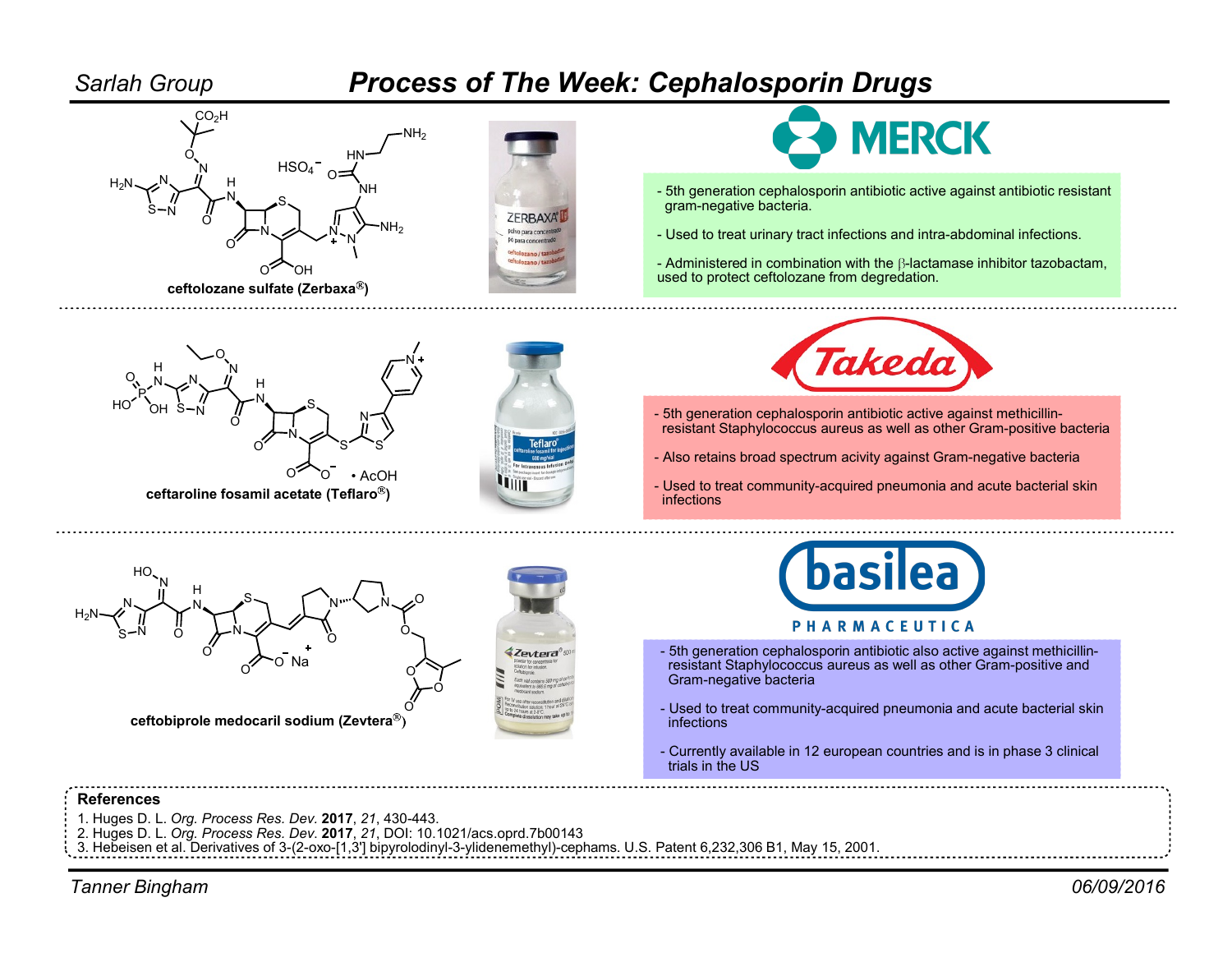Bingham

ceftolozane sulfate (medicinal chemistry route)

Astellas Pharma (2007)

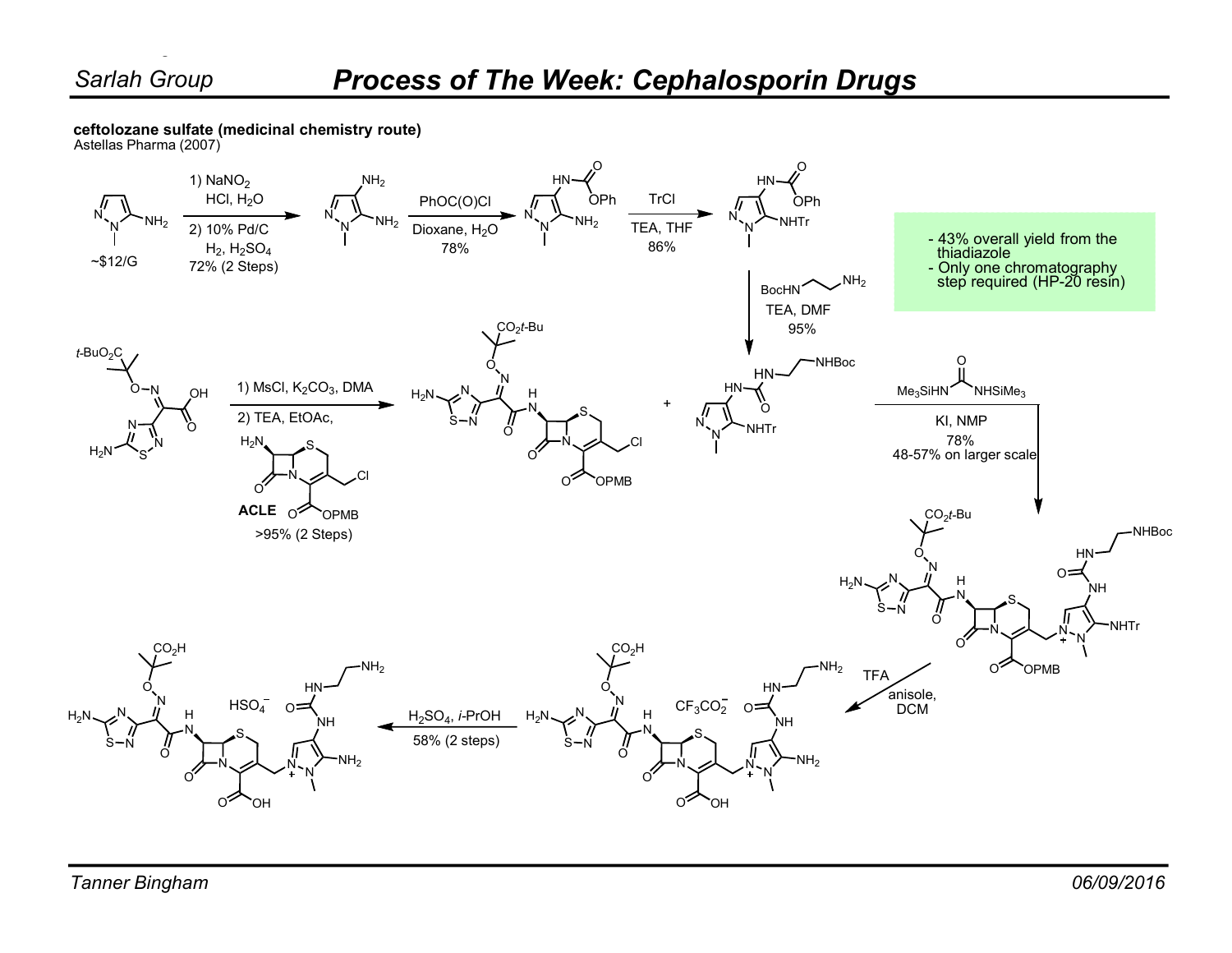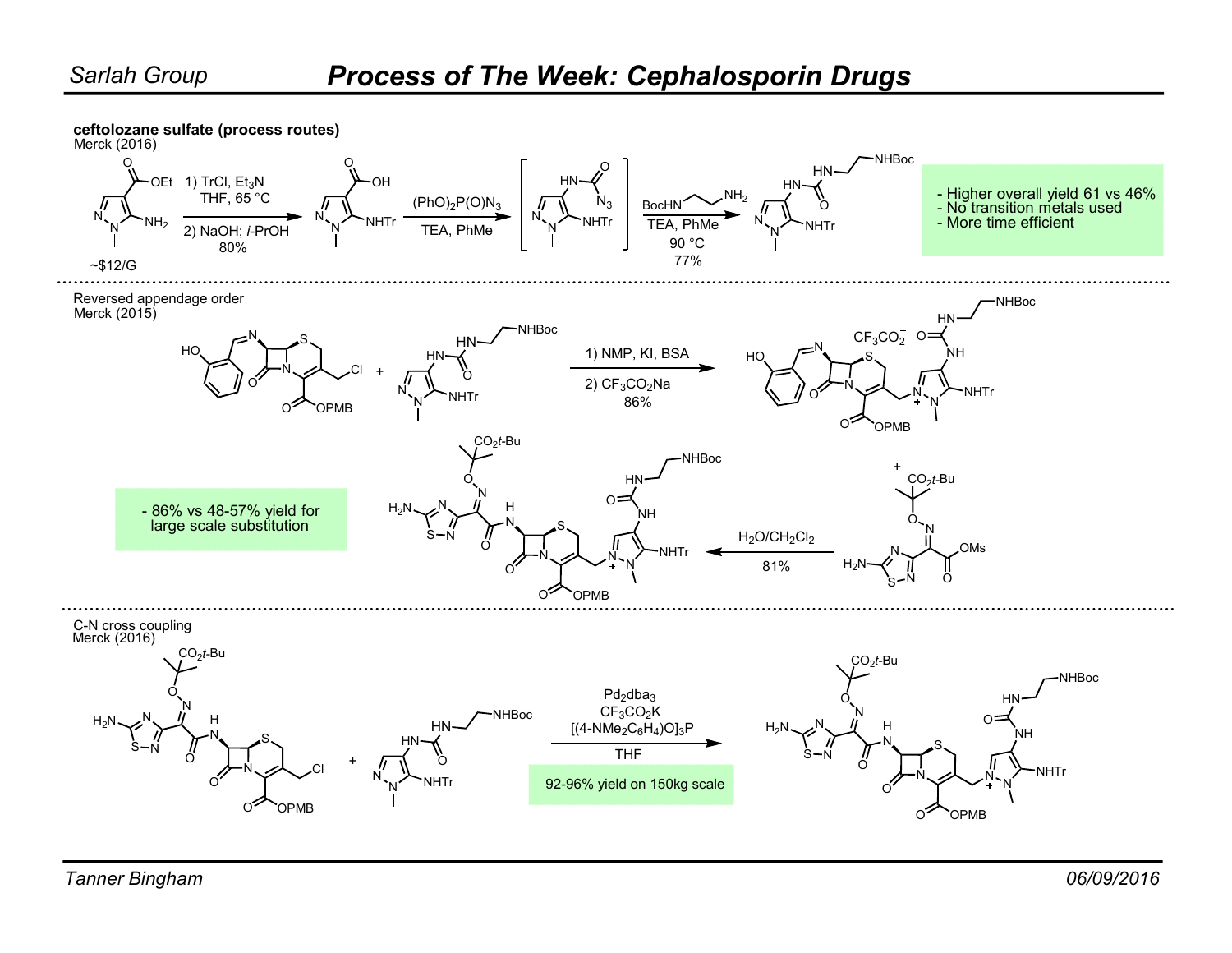## Process of The Week: Cephalosporin Drugs

ceftaroline fosamil acetate (medicinal chemistry route)

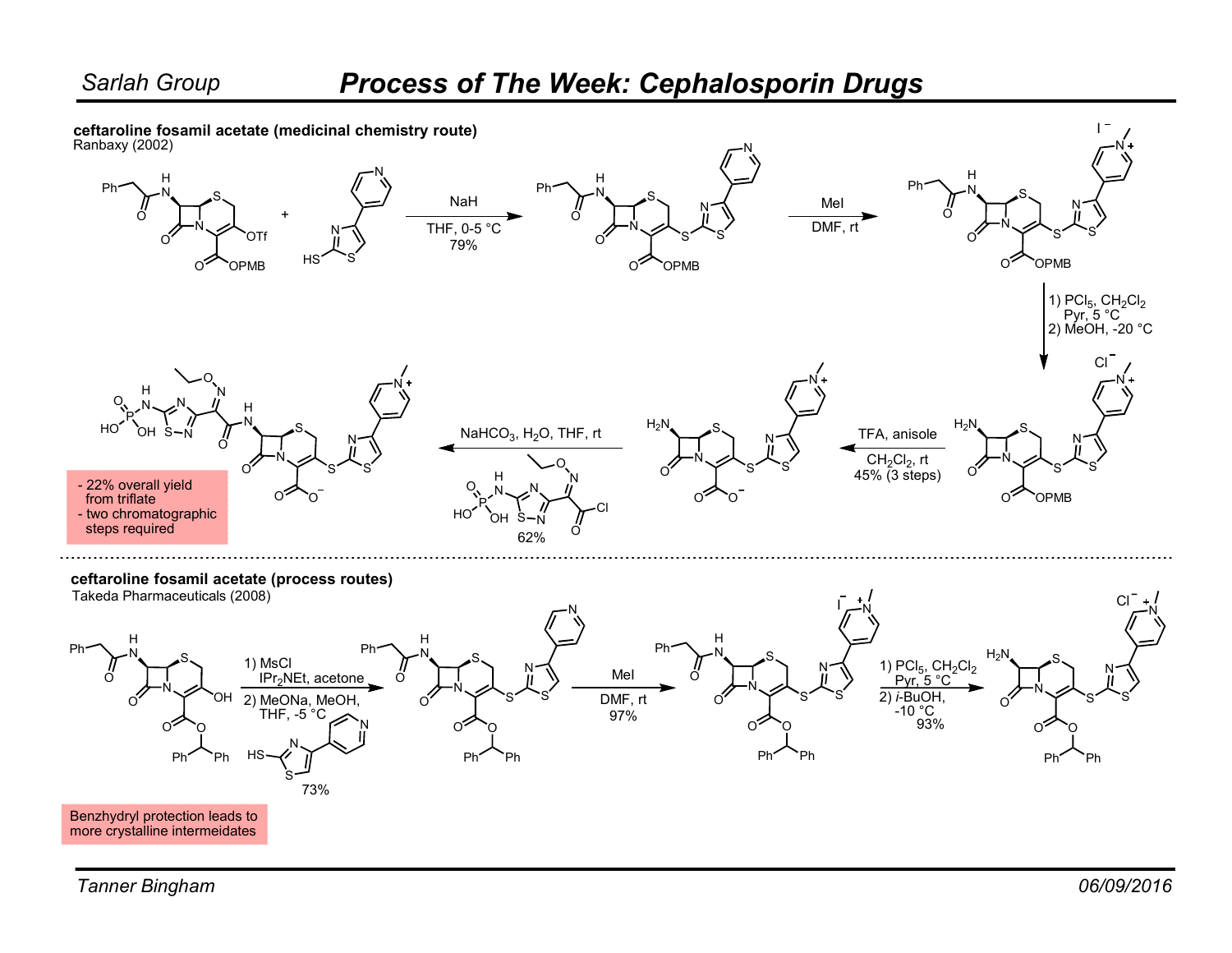## Process of The Week: Cephalosporin Drugs

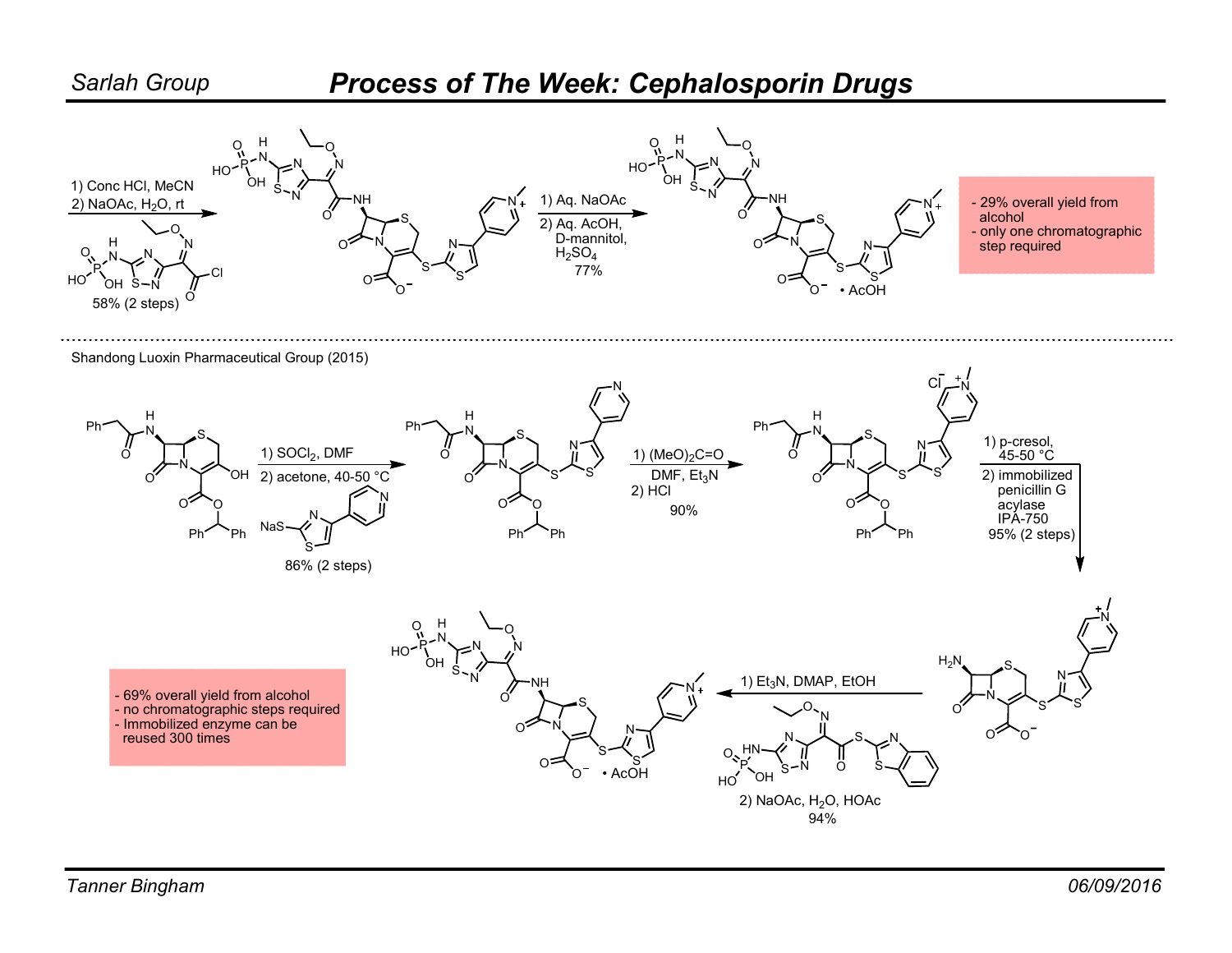ceftobiprole medocaril sodium (medicinal chemistry route)

Hoffmann-La Roche (1999)